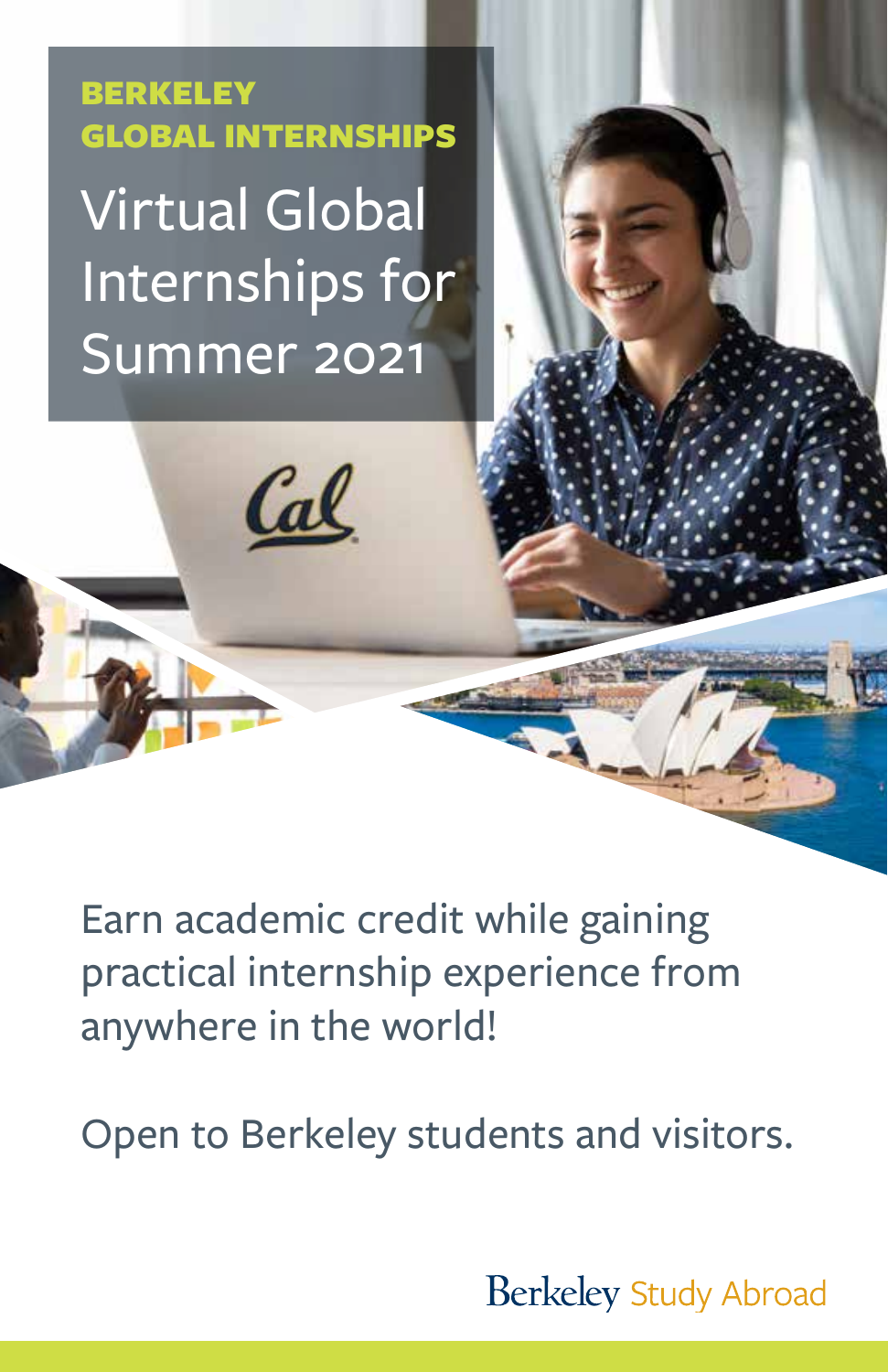**Berkeley Global Internships** offers project-based virtual academic internships in a variety of industries in both domestic and international locations.

## **WHY DO A VIRTUAL INTERNSHIP?**

**Accessibility.** Gaining international work experience is now possible without even leaving your home. This program option is open to all students, regardless of their ability to apply for and obtain a visa or passport.

**Flexibility.** It is often difficult for students to fit an internship into their busy summer schedules, while also making progress toward their degrees, juggling part-time jobs, or other responsibilities. This program allows students to create their own schedule and enroll in additional courses, if desired.

**Gain valuable skills for today's global workplace.**  Develop global competencies and skills such as collaboration, communication, and problem-solving that will prepare students to thrive in a diverse and interconnected world.

**Expand your network.** This program provides students with the opportunity to expand their global professional network.

As part of the Virtual Global Internship program, all participants will *be required to enroll in* UGBAC155: Leadership - Purpose, Authority, and Empowerment*, a 3-unit online course through UC Berkeley.*

## **INTERNSHIP PLACEMENT PROCESS**

## **Complete the online application**

• Notification of selection for the Virtual Global Internships program | on a rolling basis beginning mid-March |

**March**

**May April**

Ke<sub>M</sub>

April

**June**

- Attend virtual placement orientation and prepare for your meeting with the Global Internships Team | March |
- Attend interview preparation workshop online | April |
- Be matched with an internship based on your background and interests | April-May |
- Virtual interview with your internship organization or company | April-May |
- Confirmation of placement | April-May |
- Virtual Internship begins | June |

# **ELIGIBILITY**

Berkeley Global Internships are open to all majors and undergrads who:

- Are 18 years or older at time of application.
- Have successfully completed at least one year of college coursework by the start of the program.
- Are currently enrolled in an undergraduate degree program or have graduated within the last 12 months.
- Have a 2.0 GPA or higher.
- Meet any additional location-specific requirements.

International students applying to domestic locations must:

- Have completed one year of full time study at a college in the United States in the year immediately preceding their internship
- Be authorized for F-1 Curricular Practical Training or J-1 Academic Training under federal visa regulations